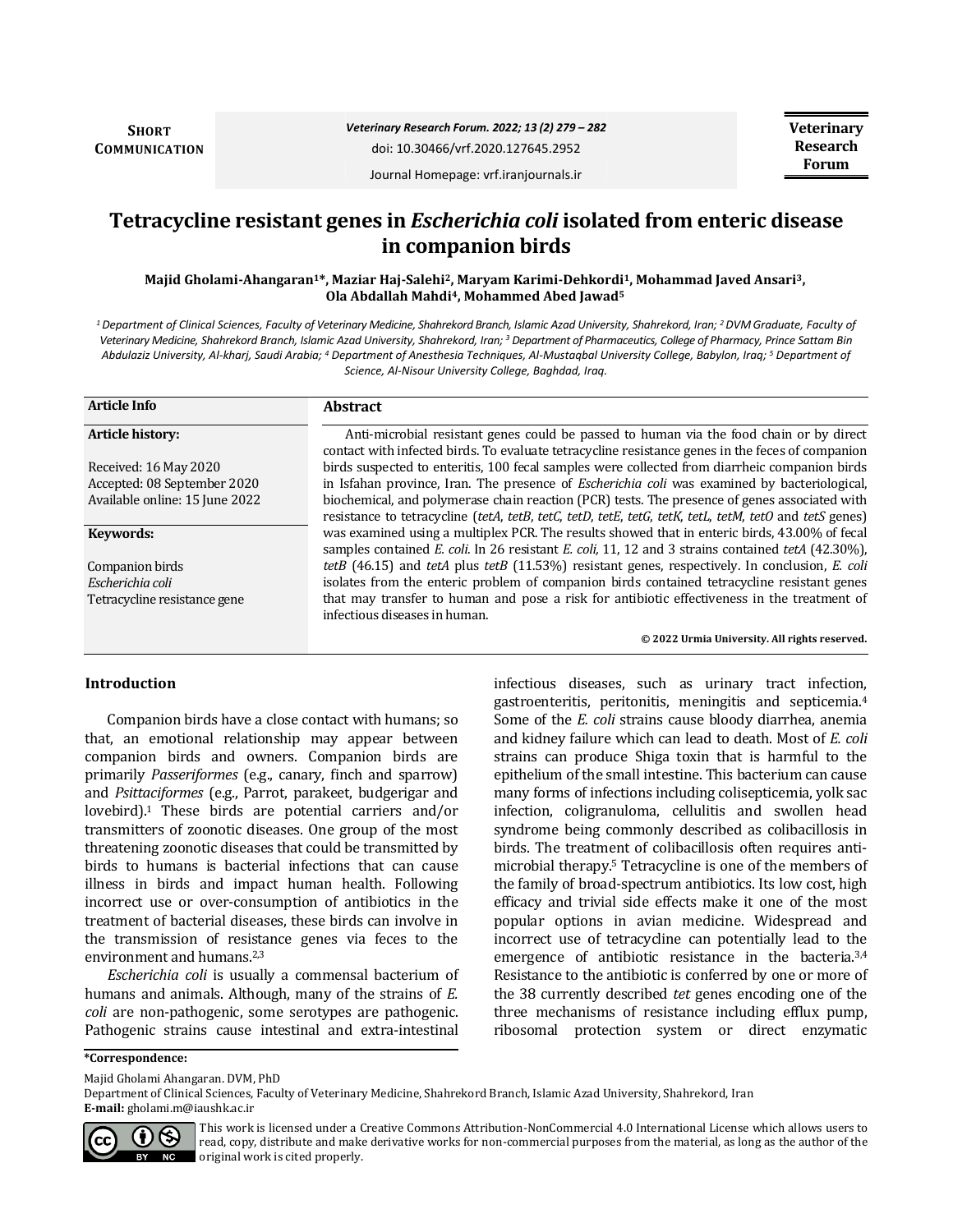inactivation of the antibiotic. Of these mechanisms in Gram-negative bacteria, an efflux pump system is encoded by 32 genes including *tet*A, *tet*B, *tet*C, *tet*D, tetE tetG tetK and *tet*L; while, *tet*M, *tet*O and *tet*S encode ribosomal protection system.<sup>6</sup> Generally, the rapid spread of tetracycline resistance in bacteria is due to the localization of *tet* genes on plasmids, transposons and integrons.<sup>4</sup>

The objective of this study was to evaluate the presence of tetracycline resistance genes in *E. coli* isolates from fecal samples collected from diarrheic companion birds and the prevalence of *tetA*, *tetB*, *tetC*, *tetD*, *tetE*, *tetG*, *tetK*, *tetL*, *tetM*, *tetO* and *tetS* genes in the local population of *E. coli.* To the best of our knowledge, this is the first report regarding the molecular detection of tetracycline resistance genes in *E. coli* isolated from fecal samples of companion birds in Isfahan province, Iran.

#### **Materials and Methods**

**Sample collection.** A total of 100 fecal samples were collected from companion birds suspected to enteritis including parrot, parakeet, budgerigar, lovebird, canary and finch from private pet clinics, breeding aviaries and pet shops in Isfahan province, Iran. The frequency of samples in each companion bird species is listed in Table 1.

**Isolation and identification of** *E. coli.* All samples were prepared and cultured in peptone water and then on MacConkey's agar and incubated at 37.00 °C for 24 hr. A single colony from each plate was inoculated on MacConkey's agar plates containing tetracycline (30.00 μg mL-1). The tetracycline resistant growth of suspected *E. coli*  colonies was subjected to Gram staining. The presence of *E. coli* was confirmed by growing the isolates on the eosin methylene blue agar medium. Gram-negative colonies grown on this medium were subjected to biochemical tests (indole, methyl red (MR), Voges Proskauer (VP) and citrate utilization (IMViC) tests) to confirm the colonies as *E. coli*. The isolates with typical IMViC patterns (indole and MR positive and VP and citrate utilization negative) were considered as *E. coli.*7 For extraction of DNA, colonies of overnight growth bacteria were used. The colonies were put in a test tube containing one mL of distilled water and boiled for 10 min and then, centrifuged for five min at 1000 rpm. Five microliters of the supernatant were used for the polymerase chain reaction (PCR).<sup>5</sup> After DNA extraction, molecular confirmation of colonies was achieved according to the 16S rRNA gene of *E. Coli*  described by Sabat *et al*. <sup>8</sup> The primer set of ECP79F (forward; targeting bases 79 to 96: 59-GAAGCTTGCTT CTTTGCT-39) and ECR620R (reverse; targeting bases 602 to 620: 59-GAGCCCGGGGATTT CACAT-39) were used for identification of *E. coli.*<sup>8</sup> The *E. Coli* ATCC 25922 was used as reference and quality control organisms in PCR method for *E. coli* band confirmation.

**Tetracycline resistance gene detection.** The presence of genes associated with resistance to tetracycline (*tetA*, *tetB*, *tetC*, *tetD*, *tetE*, *tetG*, *tetK*, *tetL*, *tetM*, *tetO*  and *tetS* genes) was examined using a multiplex PCR. The primers were used according to Ng *et al*. <sup>9</sup> The PCR was achieved in three separate categories. In category I, the PCR was performed for *tetB*, *tetC* and *tetD* tetracycline resistance genes*.* In category II, the *tetA*, *tetE* and *tetG*  genes were amplified simultaneously*.* In category III, the PCR was performed for *tetK*, *tetL*, *tetM*, *tetO* and *tetS*  tetracycline resistance genes*.* The PCR reactions were performed in a total volume of 25.00 μL including 3.00 mM MgCl<sup>2</sup> (Sigma-Aldrich, St. Louis, USA), 500 mM KCl (Sigma-Aldrich), 100 mM Tris-HCl (Sigma-Aldrich), 0.10% Triton X-100 (Sigma-Aldrich), 200 μm of each dNTP (Fermentas, St. Leon-Rot, Germany), 1.00 μm primers, 2.50 IU of Taq DNA polymerase (Fermentas) and  $5.00 \mu L$  (200 ng  $\mu L^{-1}$ ) of DNA. The amplification reactions were carried out using a DNA thermocycler (Eppendorf, Hamburg, Germany) for 5 min of initial denaturation at 94.00 ˚C, followed by 35 cycles of 94.00 ˚C for one min, 55.00 ˚C for one min and 72.00 °C for 90 sec. The PCR products were analyzed by gel electrophoresis in 1.50% (wt/vol) agarose gels and stained with ethidium bromide.<sup>10</sup> A 100 bp DNA Marker (Fermentas) was also used.

# **Results**

A 544 bp fragment of 16S rRNA gene of *E. coli* was amplified in the samples identified as *E. coli* in bacteriological methods. In diarrheic companion birds, *E. coli* was isolated from 43 out of 100 fecal swab samples (43.00%). In diarrheic companion birds, 6/20 (30.00%) of the canaries, 5/20 (25.00%) of the finches, 6/10 (60.00%) of the parrots, 7/10 (70.00%) of the parakeets, 10/20

**Table 1.** The frequency of tetracycline resistance genes in *Escherichia coli* isolates from enteric disease in some species of companion birds.

| <b>Bird Species</b> | <b>Total samples</b> | Total E. coli isolates (%) | Resistance E. coli (%) | TetA       | <b>TetB</b> | TetA + TetB |
|---------------------|----------------------|----------------------------|------------------------|------------|-------------|-------------|
| Canary              | 20                   | 6(30.00)                   | 3(50.00)               |            |             |             |
| Finch               | 20                   | 5(25.00)                   | 2(40.00)               |            |             |             |
| Parrot              | 10                   | 6(60.00)                   | 4(66.60)               |            |             |             |
| <b>Parakeet</b>     | 10                   | 7(70.00)                   | 5(71.40)               |            |             |             |
| <b>Budgerigar</b>   | 20                   | 10(50.00)                  | 7(70.00)               |            |             |             |
| Lovebird            | 20                   | 9(45.00)                   | 5(55.50)               |            |             |             |
| Total               | 100                  | 43                         | 26                     | 11 (42.30) | 15 (57.69)  | 3(11.53)    |
|                     |                      |                            |                        |            |             |             |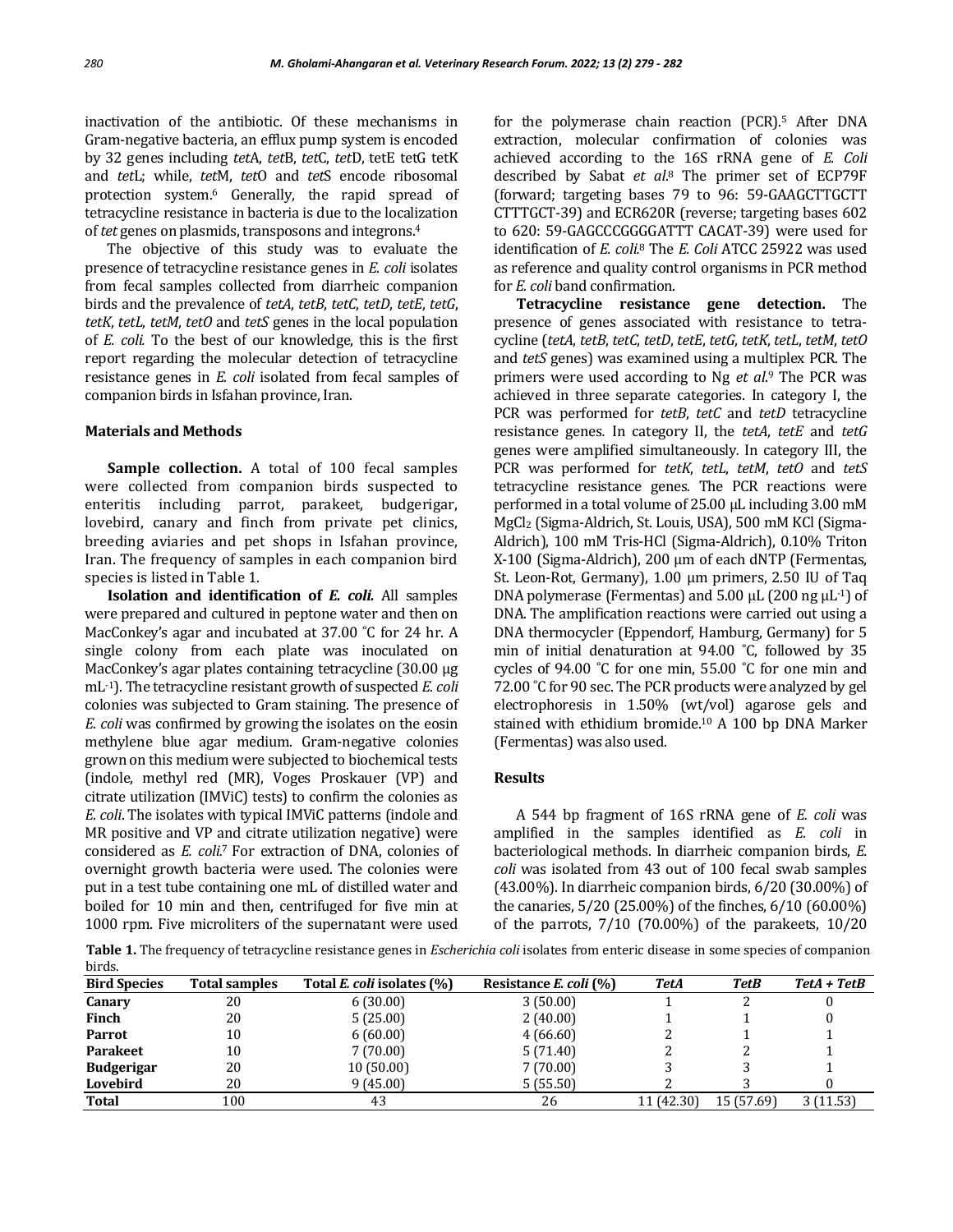(50.00%) of the budgerigars and 5/9 (45.00%) of the lovebird isolates were identified as *E. coli* (Table 1). In 26 resistance *E. coli* detected from diarrheic birds*,* 11, 12 and 3 strains contained *tetA* (42.30%), *tetB* (46.15) and *tetA*  plus *tetB* (11.53%) genes, respectively.

None of the isolates contained the *tet*C, *tet*D, *tet*E, *tetG*, *tetK*, *tetL*, *tetM*, *tetO* and *tetS* tetracycline resistant genes. In the PCR, only the *tet*A (210 bp) and *tet*B (659 bp) genes were amplified (Fig. 1).



**Fig. 1.** Polymerase chain reaction product electrophoresis. C1: 100 bp marker; C2 to C4: 210 bp fragment of *tetA* gene; C5 to C8: 659 bp fragment of *tetB* gene.

#### **Discussion**

Anti-microbial resistant bacteria could be passed to humans via direct contact with an infected host.<sup>11</sup> Close contact with companion birds or their feces may result in colonization of resistant bacteria in the gastrointestinal tract that may transfer resistance genes to human endogenous flora.<sup>3</sup> In the present study,  $(43/100)$   $43.00\%$ of the fecal samples collected from birds suspected to enteric infection contained *E. coli* and 60.46% (26/43) of the *E. coli* isolates were resistant to tetracycline. All of the *E. coli* strains resistant to tetracycline contained *tetA*, *tetB* or *tetA* plus *tetB* resistant genes. Similar to the present study, other studies have discussed the isolation of *E. coli* from fecal samples of birds.11-13 Beleza *et al*., have stated that *E. coli* is isolated from 4.50% (4/88) of all isolated *Enterobacteriaceae*. <sup>12</sup> In contrast, some studies have demonstrated higher frequencies of *E. coli* in companion birds. Hidasi *et al*., have reported that *E. coli* is detected from 300 fecal samples of psittacine birds with a frequency of 33.87%.<sup>14</sup> In this regard, there are some reports about *Passeriformes* birds as well. Giacopello *et al*., have found 62.00% positivity for *E. coli* in 50 fecal samples from canaries with signs of illness in Italy.<sup>10</sup> Therefore, it can be assumed that environmental conditions such as sanitary status may influence the isolation rate of *E. coli*. Comparison of the results of different researches has demonstrated that intestinal infectious diseases increase the probability of *E. coli* detection from fecal samples and healthy companion birds only have minimal numbers of *E. coli* in their gastrointestinal tract.

Several researchers have also observed different resistance rates to tetracycline in companion birds;

41.00% of the cloacal swabs of cockatiels,<sup>15</sup> 28.60% of the cloacal swabs of free-living parakeets, <sup>16</sup> 39.30% of canaries in Brazil <sup>13</sup> and 69.00% of fecal samples of *Psittacines* were found to be resistant to tetracycline.<sup>14</sup> The tetracycline resistance rate in diarrheic birds in our research was the same as other reports. It seems that wide uncontrolled and empirical use of antibiotics in companion birds might be the reason for the resistance rate in these birds. The factors responsible for the emergence and dissemination of resistant and multi-drug resistant strains cause health risk for human and animal health through developing resistance to antibiotics in infectious diseases treatment.<sup>4</sup>

There were no significant differences between the frequency of *tetA* and *tetB* in *E. coli* isolates. Although, the frequency of *tetB and tetA* in animal isolates of *E. coli* was varying. Some studies have shown an increase in the prevalence of *tetA* in animal isolates of *E. coli* and others have reported an increase in the prevalence of *tetB* 17,18 Moreover, Koo and Woo have reported that *tetA* and *tetB* are the most frequent genes in tetracycline resistant *E. coli*  strains in Korea (52.40 and 41.30%, respectively).<sup>19</sup> However, the distribution and incidence of tetracycline resistance genes being mediated by efflux mechanism depend on the geographical location, species and origin of the isolate.<sup>17</sup>

Different *tet* resistant genes are responsible for tetracycline resistance in Gram-negative bacteria like *E. coli*. 6 However, the most common *tet* resistance mechanism in *E. coli* is tetracycline efflux pump exporting the drug out of the cell. <sup>19</sup> The form genes studied in the present investigation being related to efflux pump were comprised of *tetA*, *tetB*, *tetC*, *tetD*, *tetG*, *tetK* and *tetL*. Failure to detect other resistant genes such as the genes associated with ribosomal protection could be due to the efficacy of reflux genes in tetracycline resistance in *E. coli*. <sup>18</sup> The tetracycline resistance genes except for reflux pump related genes have not been detected in similar studies.17,19 Studies have reported that over 30.00% of *E. coli* isolated from turkeys, pigs and horses contain two resistance genes and 4.50% of the pig isolates contain three *tet* genes*.* Bryan *et al.,* have reported that the most frequent *tet* genes in human, bird, and animal are *tet B* and *tet* A, followed by *tetC, tetD* and *tetM* genes being more frequent than others. <sup>17</sup> Bryan *et al.,* have shown that failure to detect other genes may be due to their low importance or no effect.<sup>17</sup>

In conclusion, it was demonstrated that *E. coli* isolates from enteric problem of companion birds contained tetracycline resistant genes that may be a risk factor for antibiotic effectiveness in the treatment of infectious diseases in human.

#### **Acknowledgments**

The author acknowledges the support of the Deanship of Scientific Research at Prince Sattam bin Abdulaziz University, Al-Kharj, Saudi Arabia.